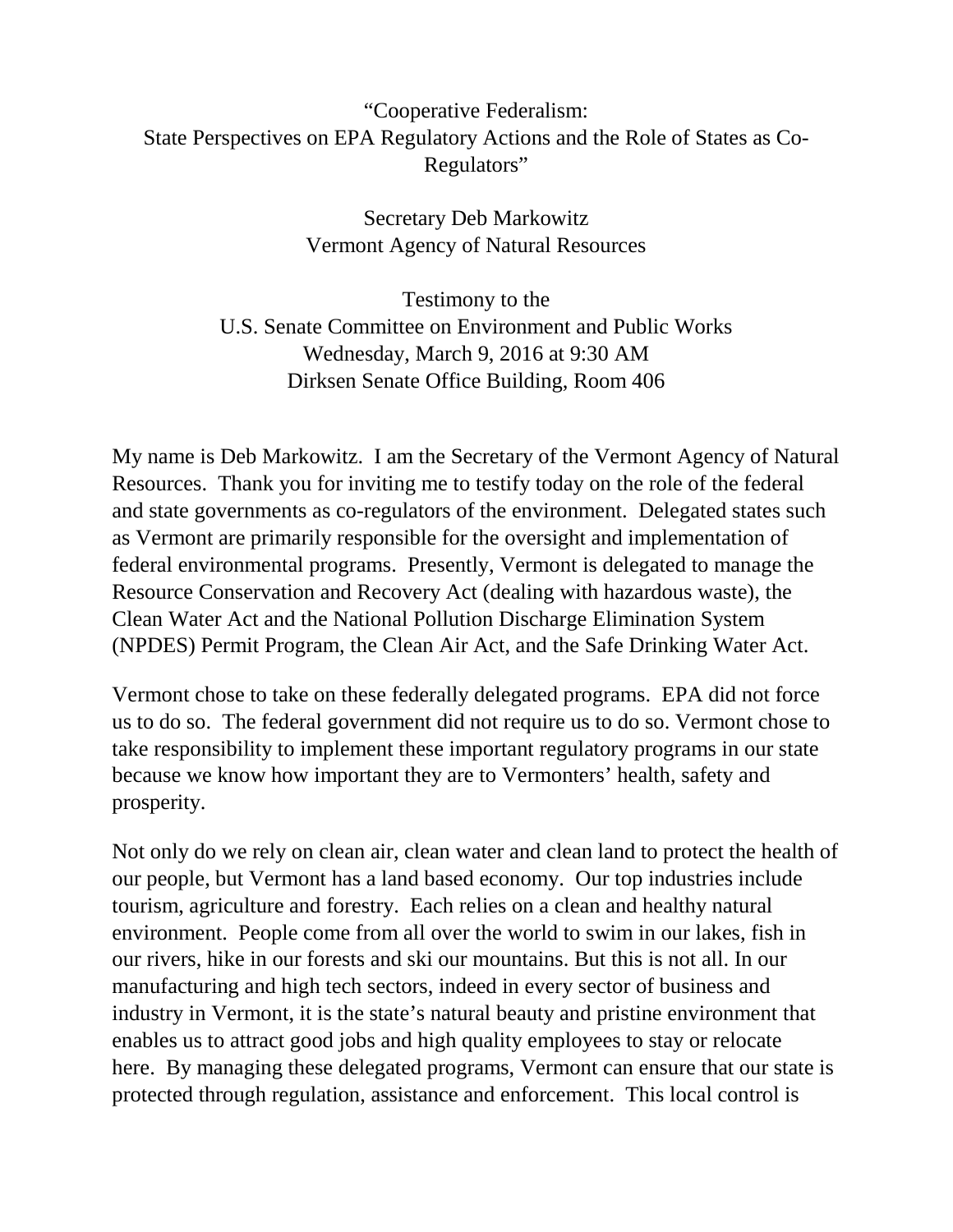even more important in light of the highly charged political dialogue that our environmental laws and regulation engender in Washington DC.

While new rules promulgated by EPA take time and effort for us to implement in our states, there are many good reasons to support a strong federal approach. First, we look to EPA for the expertise to study and develop the science and technology that underlies our environmental regulations. We could not meet our mission to protect human health and to safeguard our natural environment without this important federal contribution. Second, we see value in having national standards for environmental protection. As the children in Rutland, Vermont who suffer from Asthma, and the anglers who can't eat the fish they catch because of mercury pollution know well; pollution does not honor state lines. EPA has given us many important protections that Vermonters and Americans have come to depend upon. Finally, national environmental regulations provide an even playing field among states, helping prevent a regulatory race to the bottom in a misguided attempt to attract economic development.

It is important to acknowledge that the system of co-regulation between EPA and the states is not always simple or without a natural tension. There are times when we want to address a problem differently than EPA has approached it in the past, or when the federal approach may have unintended consequences for us in Vermont because of our small size and rural character. In situations like these we have found EPA willing to listen to our concerns and work with us to find a solution.

When the EPA delegates federal programs to the states, the U.S. Government provides federal funds to the states to help run those programs. One area where your committee could benefit all delegated states would be to adequately fund state implementation efforts of new rules and programs. For example, the Association of State Drinking Water Administrators (ASDWA) estimates that federal funding under the Safe Drinking Water Act is falling short to the tune of \$240 million just to administer a minimum program, and \$308 million to run a more robust program. Over time, Congress has failed to increase the funding provided to states and inflation has further exacerbated this problem. I truly hope your committee will work to ensure that states have adequate funding to administer the delegated programs.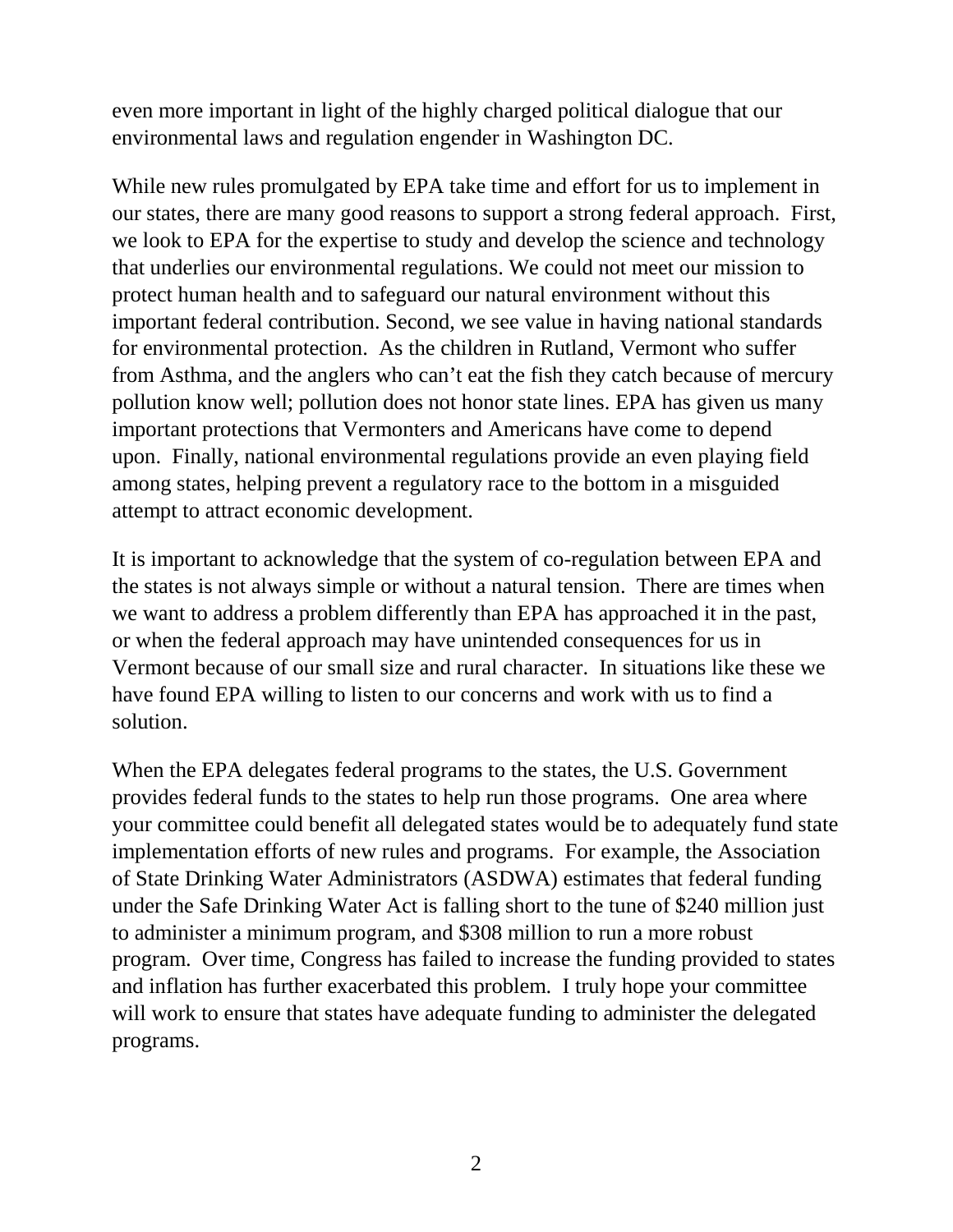On numerous occasions, and across sectors, the EPA has supported Vermont in our efforts to effectively and efficiently implement programs to protect the environment. EPA has allowed flexibility in Vermont's program implementation; cooperated with Vermont to achieve our shared environmental goals; included Vermont's voice in efforts to develop new rules and standards; and shared resources and expertise to help us more efficiently and effectively implement our programs. I would like to mention a few examples below:

### **Flexibility in Program Implementation**

• **Performance Partnership Agreement (PPA):** Every four years, Vermont establishes a Performance Partnership Agreement with EPA. This agreement forms the work plan for a significant portion, roughly \$5 million, of the funding Vermont receives annually from EPA to implement our delegated programs. Recognizing that federal funding is flat while program implementation costs are increasing, in fiscal year 2014, EPA Region 1 began an investment/disinvestment process that provided an opportunity for states to take a fresh look at this agreement and suggest major changes.

Vermont has participated in this process over the past two years and has found it to be valuable. For example, because the Vermont Air Quality and Climate Division has a backlog of stationary source permits, we proposed to address that backlog in exchange for EPA delaying a time-consuming requirement to develop industrial regulations for specific industries, such as fiberglass boat manufacturing, which comprise only a small portion of air emissions in Vermont. EPA agreed. The result is cleaner air for Vermonters and an increased level of service to the regulated community. Finally, EPA has also reduced the administrative burden of the PPA by modifying its requirement to present an annual work plan to every second year and by moving the process online. This shift was the result of a business process improvement initiative between the State of New Hampshire and EPA, which expanded to other states in the region.

• **Permit Process Improvements**. Vermont currently has public notice processes for 85 different permits. Nearly all have unique requirements that result in inconsistent notice and comment periods for our permits – even those that apply to a single project. This can lead to confusion, inefficiencies, and increased costs. EPA is currently working in close partnership with Vermont to consolidate the public notice and comment processes for federally delegated permits in order to foster a more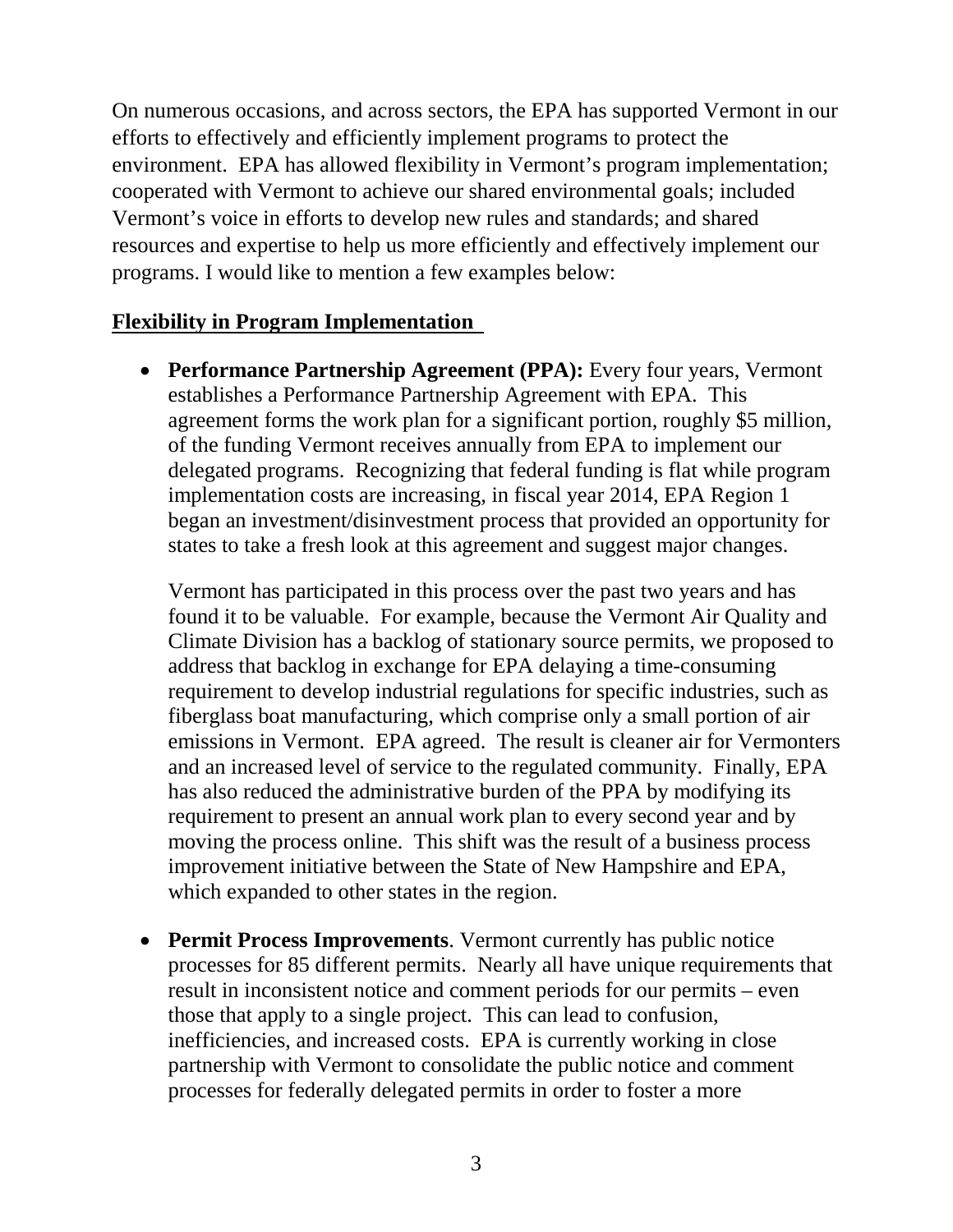accessible, consolidated, and cost-effective process for the public and the regulated community. We greatly appreciate EPA's support of Vermont's efforts to streamline permit processes while protecting public health and the environment.

- **Hazardous Waste Program:** EPA Region 1 has helped Vermont develop state hazardous waste regulations that are functionally equivalent to the federal RCRA hazardous waste regulations. The willingness of EPA to consider unique but equally protective state regulations in Vermont has resulted in regulations that provide flexibility and make sense for Vermont. EPA recently proposed revisions to its hazardous waste generator regulations ("Generator Improvement Rule") that include some of the approaches adopted in Vermont. Some examples of functionally equivalent Vermont regulations include:
	- $\triangleright$  Accumulation of hazardous waste in "short-term storage areas" in lieu of "satellite" accumulation so long as certain conditions are met.
	- $\triangleright$  A provision in the "used oil filter exemption" that allows removal of oil from spent oil filters by means of crushing instead of the "hotdraining" method specified in the federal exemption. One can't "hot drain" oil filters from a junk vehicles that won't start.
	- $\triangleright$  Expansion of the applicability of the "circuit board recycling" exemption" to include intact circuit boards in addition to "shredded circuit boards."
	- $\triangleright$  Staging of hazardous waste for up to three days prior to recycling at hazardous waste recycling facilities.
	- $\triangleright$  A provision that allows Vermont's conditionally exempt generators (the smallest hazardous waste generator category) to deliver hazardous waste to another Vermont facility for subsequent management provided the second facility is owned or operated by the same corporate entity and is either a small quantity generator or large quantity generator.

# **Cooperating to Meet Vermont's Environmental Goals**

• **Lake Champlain Total Maximum Daily Limit (TMDL).** The development of a total maximum daily limit (TMDL) for phosphorus in Lake Champlain is a perfect example of the collaborative and productive relationship Vermont has with EPA. EPA has worked closely with Vermont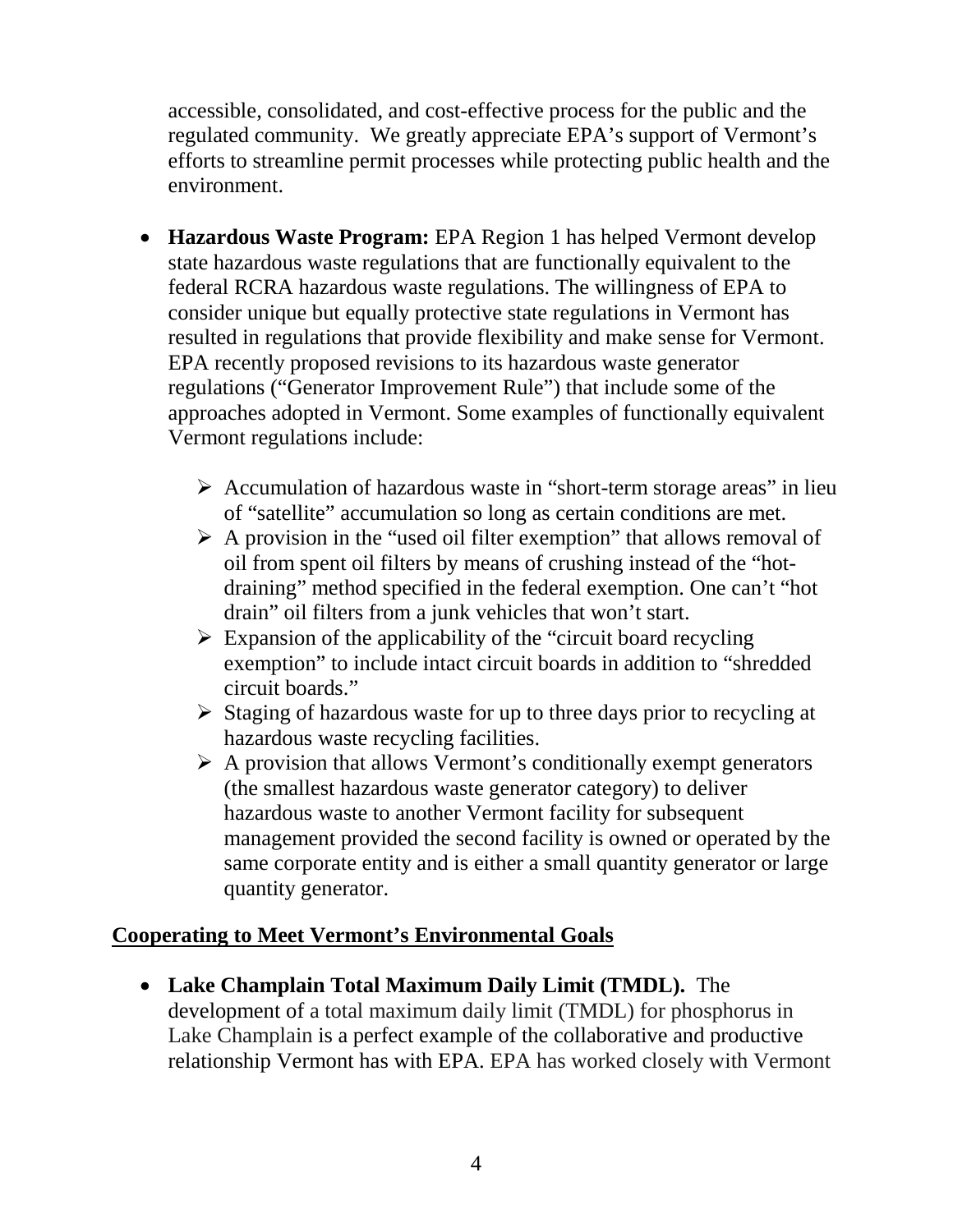over the past four years to develop the TMDL, which was issued in draft form in August 2015.

EPA Region I engaged Vermont as a full partner every step of the way as it developed the TMDL for Lake Champlain. As a consequence we are confident that this TMDL can be successfully implemented, taking a watershed approach to hold our municipalities, highways, farms and developers to a high standard of stormwater management, while reducing pollution from our wastewater treatment facilities over time. As a result of this collaboration we expect the final TMDL to (a) require wastewater treatment upgrades for phosphorus reduction only when actual phosphorus load approach 80% of a facility's limits; (b) approve compliance schedules that allow for adequate time to conduct planning, engineering and budgeting; and (c) allow reasonable timeframes to develop and implement municipal stormwater and road general permits. Through this flexible approach, Vermont will be able to achieve a clean lake using cost-effective and common-sense strategies.

- **The Ozone Transport Commission (OTC)**. Much of Vermont's air pollution originates elsewhere. For this reason, the OTC, created under the Clean Air Act, is important to us. The OTC brings together Northeast and Mid-Atlantic states with EPA to work together to identify and implement strategies that reduce harmful ground-level ozone concentrations and to control the formation and long-range transport of this damaging pollutant.
- **Brownfield Redevelopment.** The State of Vermont recently started the Brownfields Economic Revitalization Alliance (BERA), which prioritizes selected brownfield sites throughout the State. Through the EPA Brownfields Program, EPA Region I consistently ensures that EPA's staff time, resources and funding are directed to Vermont's redevelopment priorities. This winter, the EPA Region I lab assisted in a statewide background study of PAHs, arsenic and lead in soil, in fulfilment of a state requirement to find more cost-effective ways to dispose of lightly contaminated soils.

## **Including States' Voices in Developing Rules & Standards**

• **EPA Clean Power Plan (CPP).** The Clean Power plan is an example of a rule that was made better as a result of the unprecedented outreach and public engagement undertaken by the EPA. As a result of EPA's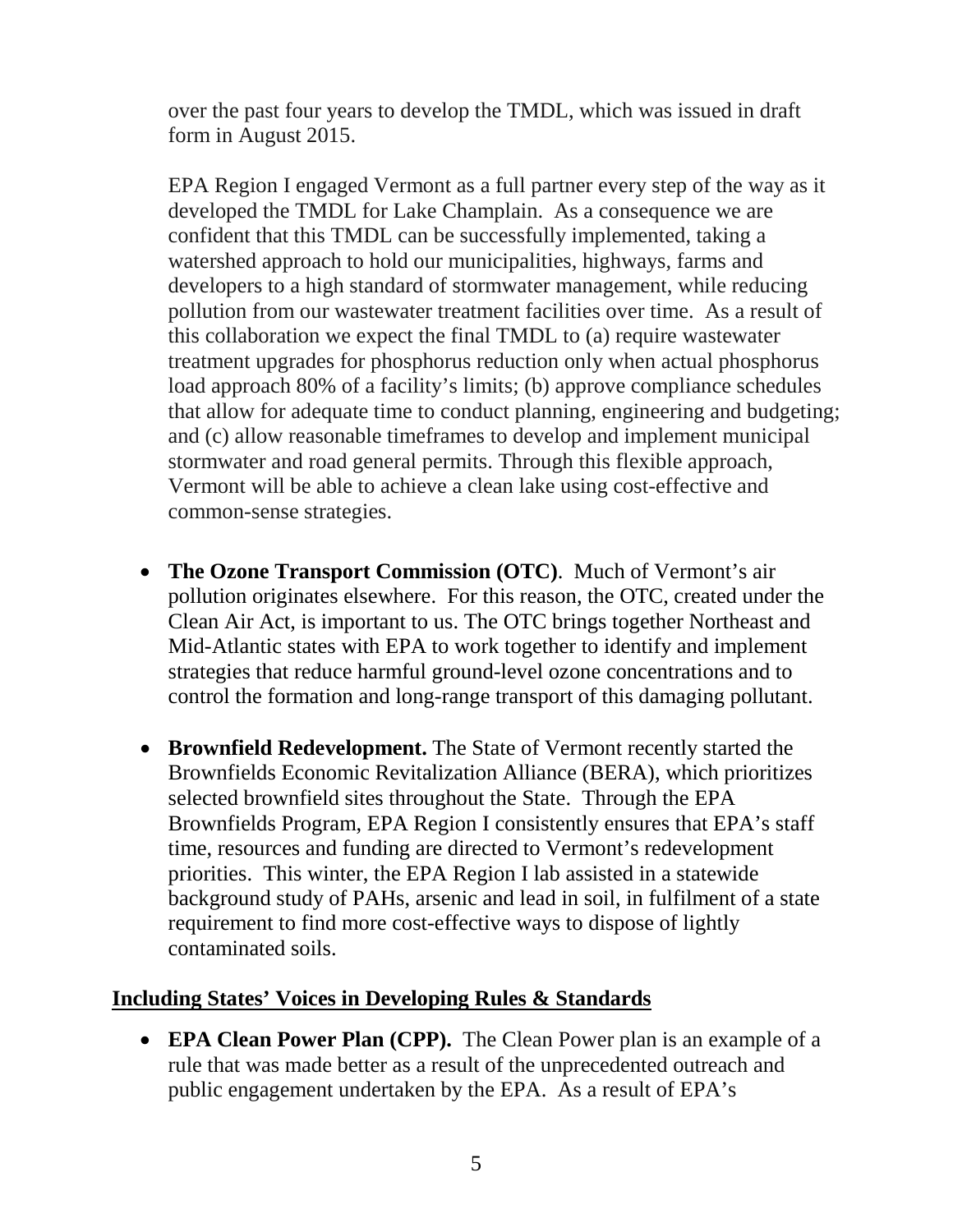engagement with the states, the final Clean Power Plan is fair, flexible and will help the transition to cleaner power. Although Vermont is the only state that has no compliance target under the CPP, we offered comments during the rulemaking that strongly urged the EPA to ensure that market-based solutions like the Regional Greenhouse Gas Initiative (RGGI) could be a compliance mechanism for states. We were pleased that EPA made sure that there were strong but achievable standards for power plants and customized goals for states to cut the carbon pollution that is driving climate change, and that market-based approaches can be used to help states meet their goals.

• **Safe Drinking Water.** Over the past year, EPA Region 1 staff have assisted Vermont in implementing the Revised Total Coliform Rule (RTRC). EPA staff have facilitated quarterly teleconferences in which representatives of all New England states and EPA rule managers come together to discuss implementation status and efforts and to answer questions. The rule managers have made themselves available to answer any and all questions and strive to be a hub of documents and information for sharing. EPA has also provided and forwarded scores of guidance documents, implementation assistance, and pre-made fact sheets for distribution to water systems and users specifically related to the RTCR. The safety of Vermont drinking water, through implementation of this and other regulations, is one of my agency's highest priorities.

#### **Sharing Resources to Increase Efficiency and Effectiveness of our Programs**

- **Emergency Response.** Vermont's close relationship with EPA Region 1 was especially evident after **Tropical Storm Irene** in 2011. Tropical Storm Irene caused significant damage across Vermont, including extensive damage to state offices in Waterbury, Vermont. Over 1,000 state employees were displaced, and many paper and electronic records were destroyed by flooding. EPA deployed the EPA Region 1 Water Team to contact more than 200 public water supply systems across the state. EPA relayed information back to the Vermont Department of Environmental Conservation and Vermont Rural Water Association. Because of EPA's oversight role, the EPA could quickly gain access to electronic resources that Vermont could not access due to the destruction of records caused by the storm.
- **Superfund.** Vermont could not manage the scope of complicated hazardous waste sites without the EPA Removals Program. At the JARD site in